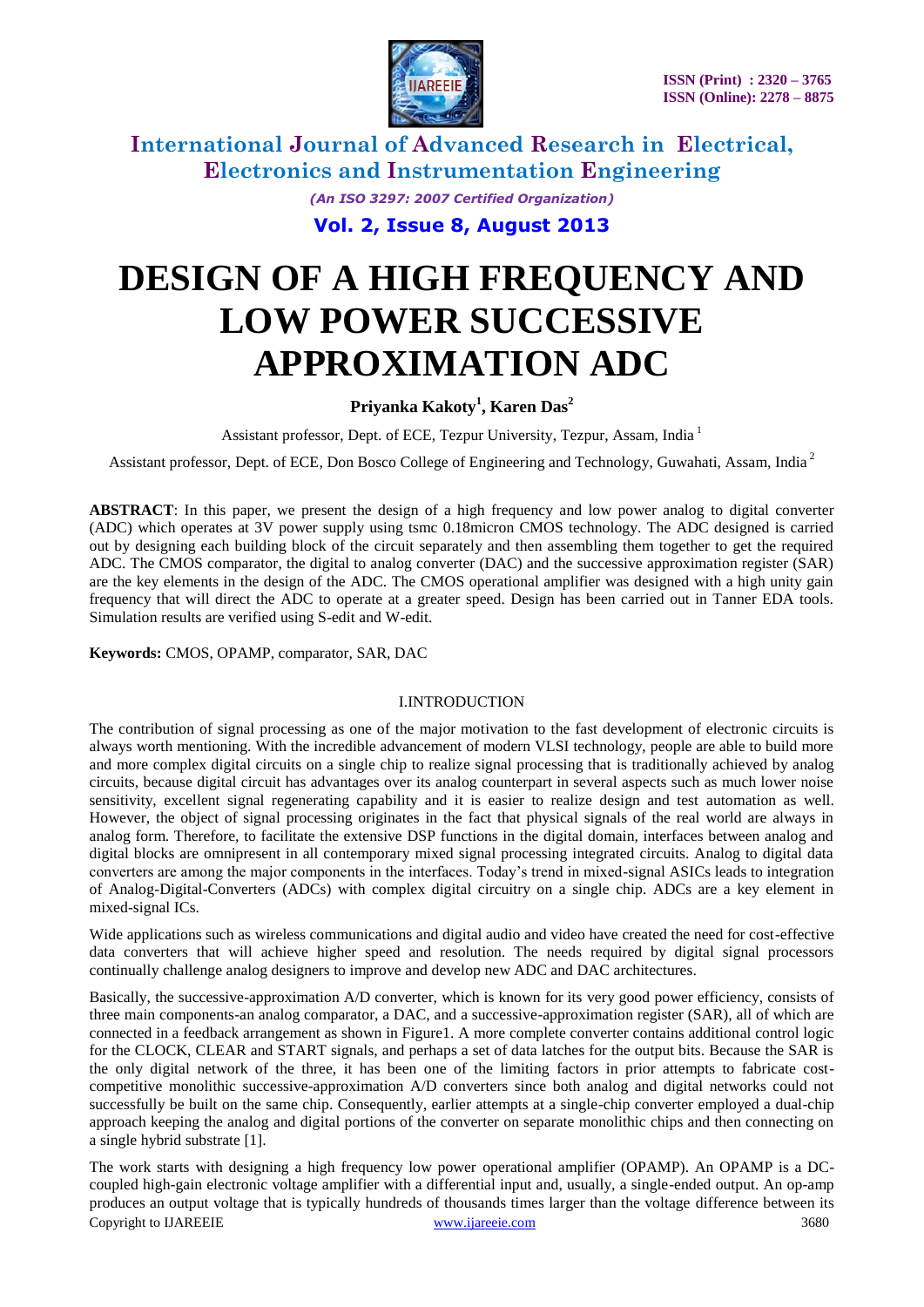

*(An ISO 3297: 2007 Certified Organization)* **Vol. 2, Issue 8, August 2013**

input terminals. OPAMPs are key elements in analog processing systems. Operational amplifier is the main bottleneck in our circuit. As shown in the figure 1, we need one DAC and Comparator circuit. OPAMP based DAC and comparator is implemented in the design of the analog to digital converter circuit. So design of high frequency low power OPAMP is the building block of the ADC circuit.



Figure 1: Successive approximation ADC block diagram[12]

### II.LITERATURE SURVEY

In a survey article on data conversion, it was pointed out that the most popular type of analog-to-digital (A/D) converter in use today is the one employing the successive-approximation (SA) algorithm [1]. The main reason for its popularity lies in its inherently fast conversion time which is a constant n clock periods for an n-bit converter. The successive approximation analog to digital converter, commonly known as SA-ADC - is widely used in industrial control applications and battery powered applications because of its good balance between speed and power consumption. When compared to other A/D schemes such as the dual-slope integrating method and the servo-type method, the successive-approximation scheme offers much higher conversion rates [2]. This is a highly desirable feature in multichannel data acquisition systems and in PCM telecommunication systems. The main disadvantage of this scheme has in the past been the dependency upon tight-tolerance often complex networks used in the implementation of the algorithm [3].

Since design of high frequency and low power OPAMP is the key in our design, many papers in this field were also surveyed. In the approach by R.K Baruah [4], although the designed OPAMP worked at a low power and low voltage, but it presented a very low unity gain frequency. Miran Milkovic[5], explains the performance of high unity gainbandwidth current gain-based CMOS operational amplifiers fabricated in a 1.5-pm CMOS digital process is presented. High unity-gain bandwidth was achieved by using short-channel MOS transistors operating in the current gain mode. Stacked current mirrors have been utilized as current gain stages to minimize the effects of the channel-length modulation in short-channel MOS transistors. Although the simulation [6]done in HSPICE shows an operation at a low power supply and consumes lesser power, but still the increase that is observed in the unity gain frequency cannot be considered to be noteworthy. The research work [7] insists the incorporation of pseudo-cascode compensation instead of Miller compensation to increase the unity gain frequency up to 450MHz. But it is seen that this approach degrades the phase margin with the increase of unity gain frequency. Boaz Shem-Tov, Mücahit Kozak, and Eby G. Friedman [8] presented a method for the design of high speed CMOS Operational Amplifiers (Op-Amp). The Op-Amp consists of an Operational Transconductance Amplifier (OTA) followed by an output buffer. The OTA is compensated with a capacitor connected between the input and output of the buffer. The multi-stage design [9] improves the settling time and gain but leads to the decrease of the phase margin and unity gain frequency. Again, as the supply voltage decreases, it also becomes increasingly difficult to keep the transistors in saturation with the voltage headroom available [10]. Bhupendra K. Ahuja[11] described in detail how the commonly used two-stage CMOS operational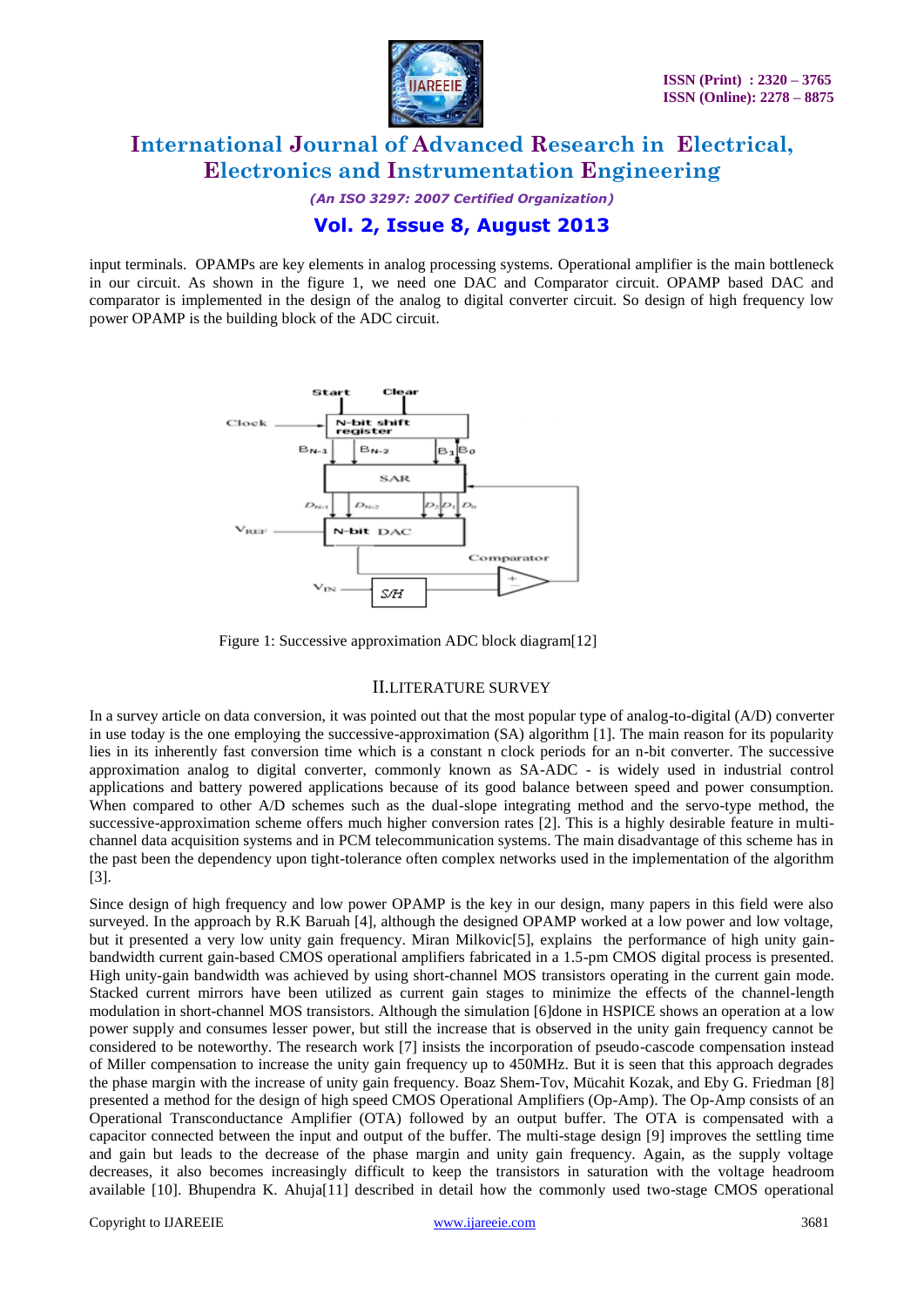

# *(An ISO 3297: 2007 Certified Organization)*

### **Vol. 2, Issue 8, August 2013**

amplifier suffers from two basic performance limitations due to the RC compensation network around the second gain stage. First, this frequency compensation technique provides stable operation for limited range of capacitive loads, and second, the power supply rejection shows severe degradation above the open-loop pole frequency.

Moreover, in these procedures, the effect of capacitive load on unity gain frequency, speed, power and noise balancing altogether is not considered. In our work, an OPAMP has been designed which exhibits high unity gain frequency for optimized balancing of phase margin, gain, speed, power, noise and load. A method is proposed to set a higher unity gain frequency of the OPAMP working at a lower supply voltage. This allows the value of each circuit element of the amplifier (i.e transistor aspect ratios, bias current and compensation capacitor) to be univocally related to the required electrical parameters.

#### III.THEORETICAL BACKGROUND

#### *A. Principle of SA-ADC:*

The conversion process of a successive approximation A/D converter is basically a binary search through all possible quantization levels before converging on the final digital answer. This type of ADC operates by successively dividing the voltage range by half. An SA-ADC needs "n" steps to reach an accuracy of "n" bits, where each step comprises of three main operations- settling of DAC, comparator making a decision and control logic determining the next DAC level.

The MSB is initially set to '1' and the digital equivalent is compared with the unknown analog input voltage. If the DAC output is larger than the analog input voltage, then MSB stays 'on' and the second MSB is also set to '1' i.e 'on' state. Otherwise, MSB is reset to '0' or turned 'off' state and the second MSB is set to '1'. This process is repeated down to LSB and by this time the converted digital value is available in the SAR.

The output of SAR is fed to the DAC whose output acts as the variable reference of the comparator, while the other input of the comparator is connected with the unknown analog input voltage. Here, the comparator output is used to approximate the unknown analog input voltage with the n-bit digital value of SAR.

The basic principle of this A/D converter is that the unknown analog input voltage has been approximated with a N-bit, digital value by trying one bit at a time, beginning with MSB. An N-bit register controls the timing of the conversion where N is the resolution of the ADC. V<sub>in</sub> is compared to the output of the DAC. The comparator output controls the direction of the binary search, and the digital control is implemented using the successive approximation register (SAR) which holds the output code when the conversion is finished.

#### B. *The algorithm:*

The successive approximation algorithm is explained step-wise as follows with reference to figure 1[12].

- 1. A 1 is applied to the input to the shift register. For each bit converted, the 1 is shifted to the right 1-bit position.  $B_{N-1} = 1$  and  $B_{N-2}$  through  $B_0 = 0$ .
- 2. The MSB of the SAR,  $D_{N-1}$  is initially set to 1, while the remaining bits  $D_{N-2}$  through  $D_0$  are set to zero.
- 3. Since the SAR output controls the DAC and the SAR output is 100...0, the DAC output will be set to  $V_{ref}/2$ .
- 4. Next,  $V_{in}$  is compared to  $V_{ref}/2$ . If  $V_{ref}/2$  is greater than  $V_{in}$ , then the comparator output is a 1 and the comparator resets  $D_{N-1}$  to 0. If  $V_{ref}/2$  is less than  $V_{in}$ , then the comparator output is a 0 and the  $D_{N-1}$  remains a 1.  $D_{N-1}$  is the actual MSB of the final digital output code.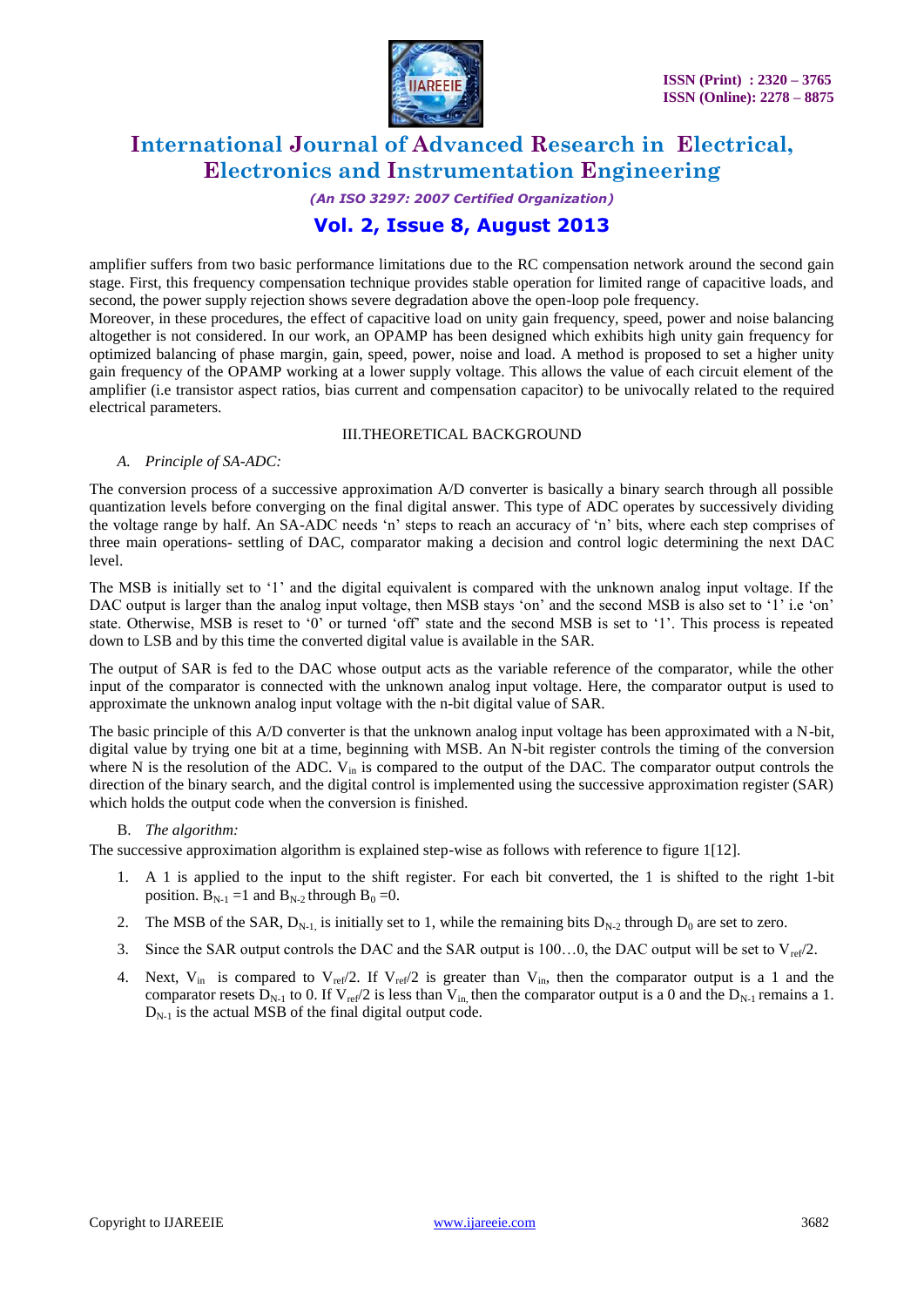

*(An ISO 3297: 2007 Certified Organization)*

### **Vol. 2, Issue 8, August 2013**



Figure 2: SAR flow chart for 8-bit conversion

- 5. The 1 is applied to the shift register is then shifted by one position so that  $B_{N-2}=1$ , while the remaining bits are all 0.
- 6.  $D_{N-2}$  is set to a 1,  $D_{N-3}$  through  $D_0$  remain 0, while  $D_{N-1}$  remains the value from the MSB conversion. The output of the DAC will now either equal  $V_{ref}/4$  (if  $D_{N-1}=0$ ) or  $3V_{ref}/4$  (if  $D_{N-1}=1$ ).
- 7. Next,  $V_{in}$  is compared to the output of the DAC. If the DAC output is greater than  $V_{in}$ , the comparator the  $D_{N-2}$ is reset to 0. If  $V_{in}$  is less than the DAC output,  $D_{N-2}$  remains a 1.
- 8. The process repeats until the output of the DAC converges to the value of  $V_{in}$  within the resolution of the converter.



Figure 3: SA principle for 4-bit conversion

#### *C. Operation of the SA-ADC:*

In this design, instead of counting up in binary sequence, SAR counts by trying all values of bits starting with the mostsignificant bit and finishing at the least-significant bit. The SAR consists of a shift register and logic control units to control the output of the shift register in a particular sequence. Throughout the count process, the register monitors the comparator's output to see if the binary count is less than or greater than the analog signal input, adjusting the bit values accordingly. The advantage to this counting strategy is much faster results: the DAC output converges on the analog signal input in much larger steps than with the 0-to-full count sequence of a regular counter.

There are three distinct operations that are performed sequentially by an A/D converter:

Copyright to IJAREEIE [www.ijareeie.com](http://www.ijareeie.com/) 3683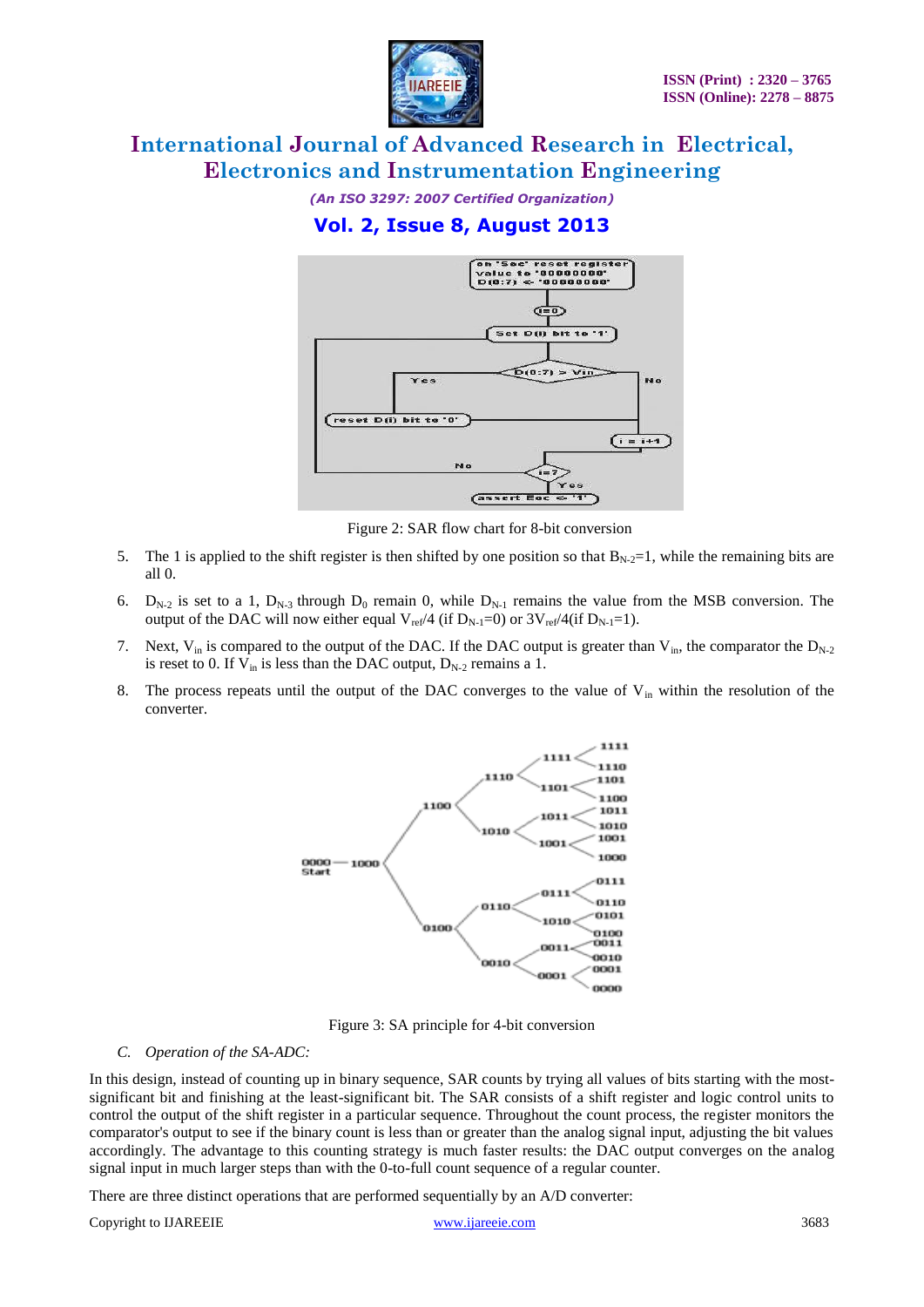

## *(An ISO 3297: 2007 Certified Organization)* **Vol. 2, Issue 8, August 2013**

(1) It samples a continuous-valued, continuous-time analog signal.

(2) It quantizes the sampled signal to a finite number of levels.

(3) It assigns a digital code to the related quantized level.

With this sequence of operations, any physical signal, no matter if it is mechanical, thermal, optical, acoustical, or magnetic, once it has been transformed into electrical signal by a proper sensor, it can be converted into digital signal by an A/D converter and processed conveniently with powerful digital signal processing components, out of which various useful information can be extracted. There are many research approaches to realizing the analog-to-digital conversion. As the continuation of this research, this work aims to design a circuit for the popular SA-ADC which will exhibit lower power consumption and requires a lesser conversion time, as the components incorporated, for example the analog comparator is one that has high speed of operation.

The value of LSB is given by=  $V_{ref}/2^N$ 

Again, the full scale (FS) is the difference between analog output for the largest digital word(111…) and the analog output for the smallest digital word(000…)

$$
FS = Vref - LSB = Vref(1 - 1/2N)
$$
  
Full scale range(FSR) =  $\lim_{n \to \infty} FS = Vref$ 

The dynamic range (DR) is the ratio of FSR to the smallest difference that can be resolved(i.e. LSB)

$$
DR = FSR/LSB = FSR/(FSR/2N) = 2N
$$

in decibels,  $DR(dB) = 6.02N dB$ 

Quantization noise is the inherent uncertainty in digitizing an analog value with a finite resolution converter.

 $rms( quantization noise) = FSR/(2N\sqrt{12})$ 

Maximum signal to noise ratio,  $SNR_{max}$  (2N $\sqrt{6}$ )/2

#### IV.DESIGN OF THE KEY COMPONENTS

#### *A. The design of high frequency low power OPAMP:*

OPAMP being a key element in an analog processing system, as proposed in our previous work [13], a high frequency CMOS operational amplifier (Op-Amp) shown in figure 4 which operates at 3V power supply using tsmc 0.18 micron CMOS technology was designed. As compared to the conventional approach, the proposed compensation method results in a higher unity gain frequency under the same load condition. The design parameters along with the electrical parameters yielded are as given in the table I. This circuit operates efficiently in a closed loop feedback system, with a current buffer compensation circuit while high bandwidth makes it suitable for high speed applications. The circuit operating conditions includes the room temperature as the operating temperature with a power supply of 3V and a load of 10pF.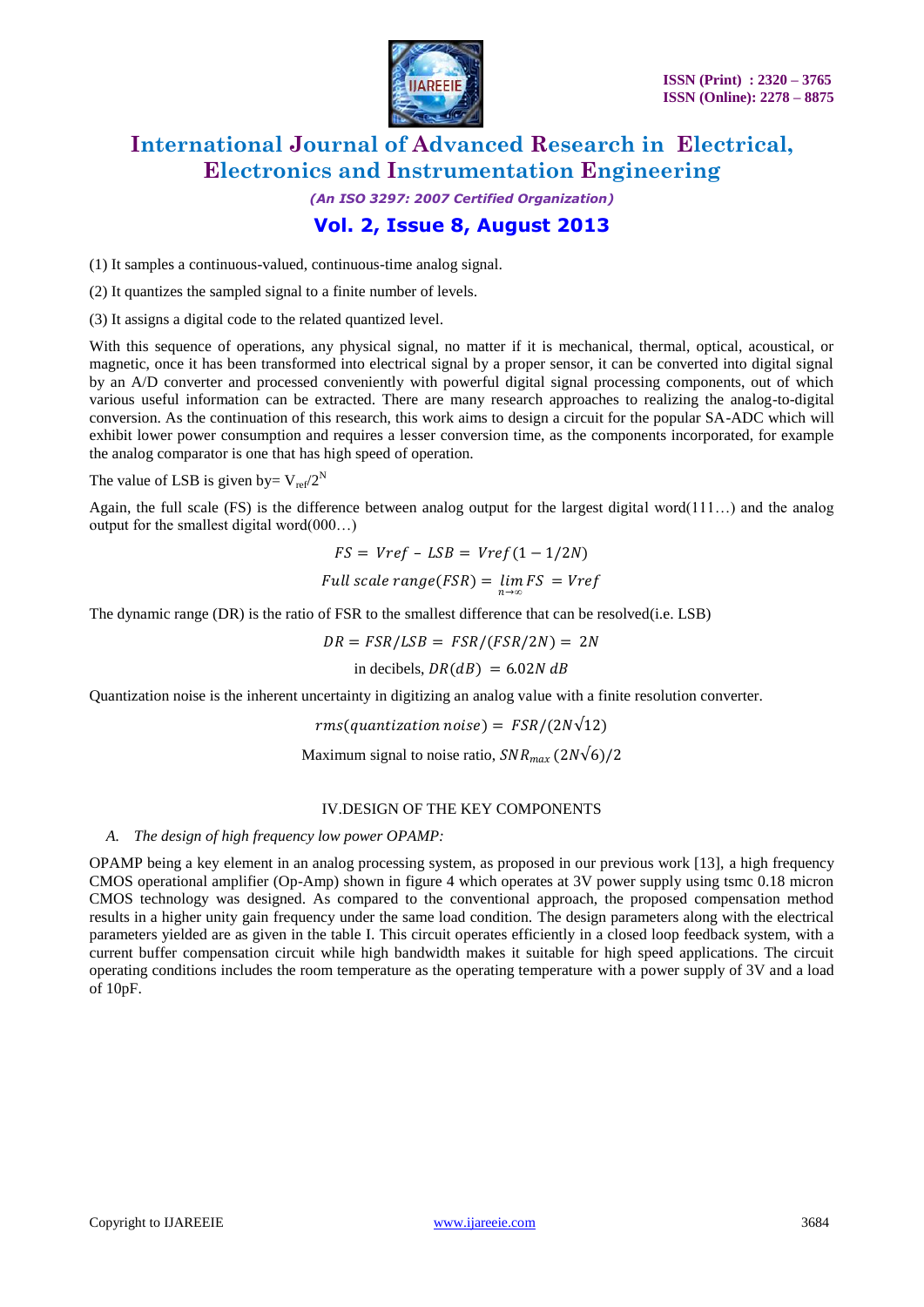

*(An ISO 3297: 2007 Certified Organization)*

### **Vol. 2, Issue 8, August 2013**



Figure 4: The complete schematic of the two-stage op amp[13]

For the frequency response plot, an ac signal of 1V is swept with 5 points per decade from a frequency of 10KHz to 4GHz. Fig.5 illustrates the frequency response which shows a dc gain in dB versus frequency in Hz (in log scale) and phase margin of OPAMP in open loop. The dc gain is found to be 49.02dB and phase margin 60.5<sup>0</sup> which is good enough for an OPAMP operating at a high frequency. A unity gain frequency of 2.02GHz is excellent for an OPAMP when all the other parameters are also set at an optimized value.



Figure 5: Frequency response of the OPAMP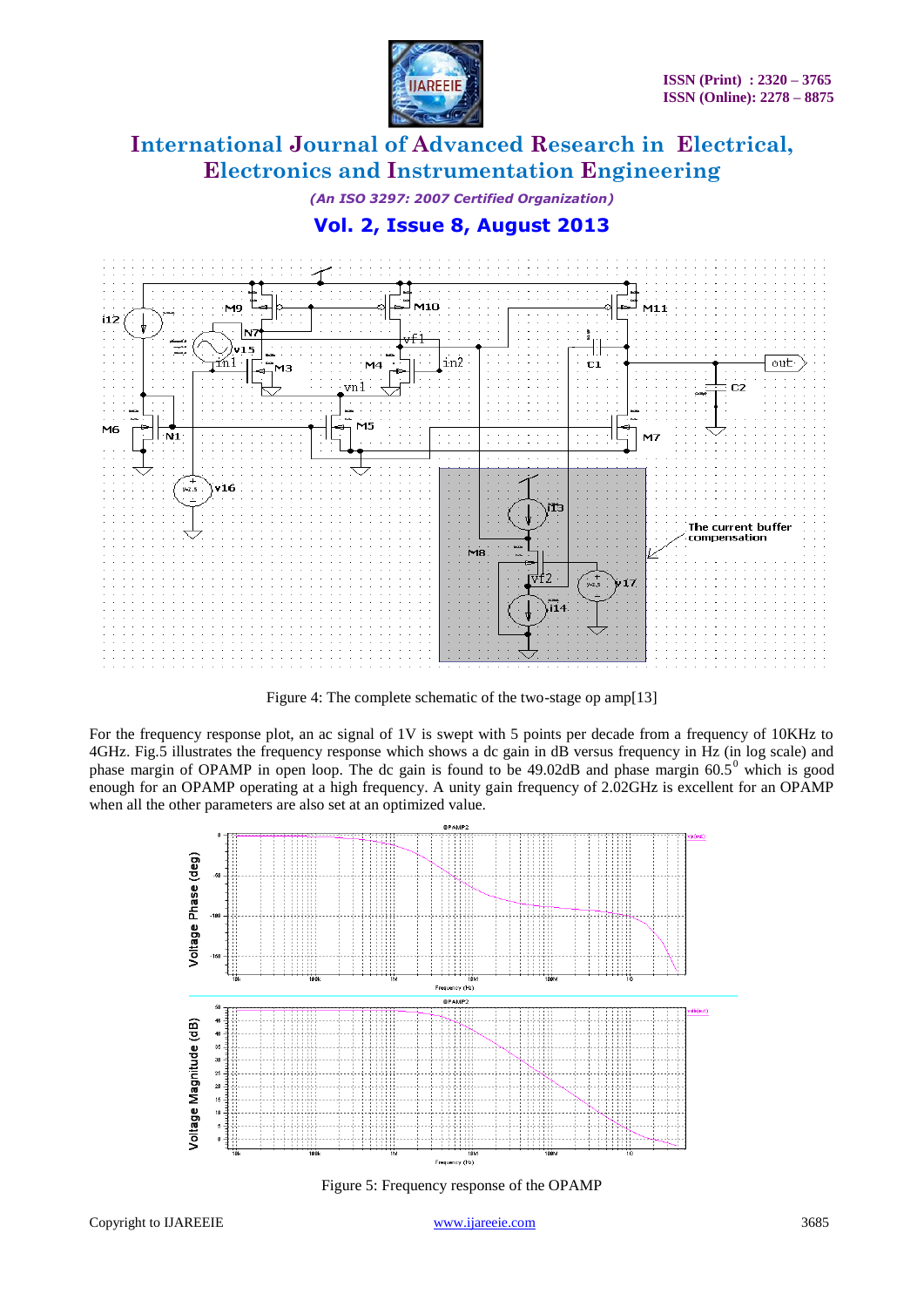

*(An ISO 3297: 2007 Certified Organization)* **Vol. 2, Issue 8, August 2013**

The slew rate simulation is carried out performing a transient analysis using a pulse waveform of 1mV for a pulse period of 0.5nsec. The slew rate (+ve and –ve) are found to be 1.41V/µs and 1.42V/µs respectively, which is quite good as compared to other low power, low voltage OPAMPs. The slew rate response is as shown in figure 6.



Figure 6: Slew rate (+ve and –ve) of OPAMP

The graph of output noise of the OPAMP is given below, yielding an output noise of  $1.64\mu\text{V/sqrt}(\text{Hz})$ .



Figure 7: Output noise characteristics

The graph evaluating power supply rejection ratio (PSRR) in dB is shown in the following figure 9. PSRR measures the influence of power supply ripple on the OPAMP output voltage. It is the ratio of voltage gain from the input to output (open loop) to that from the supply to the output. PSRR can be calculated by putting the OPAMP in the unity gain configuration with the input shorted. The Miller compensation capacitance allows the power supply ripple at the output to be large enough. The PSRR (+ve) of the OPAMP in this design is calculated to be 154 dB . The circuit for PSRR calculation is shown below:



Figure 8: Circuit for PSRR measurement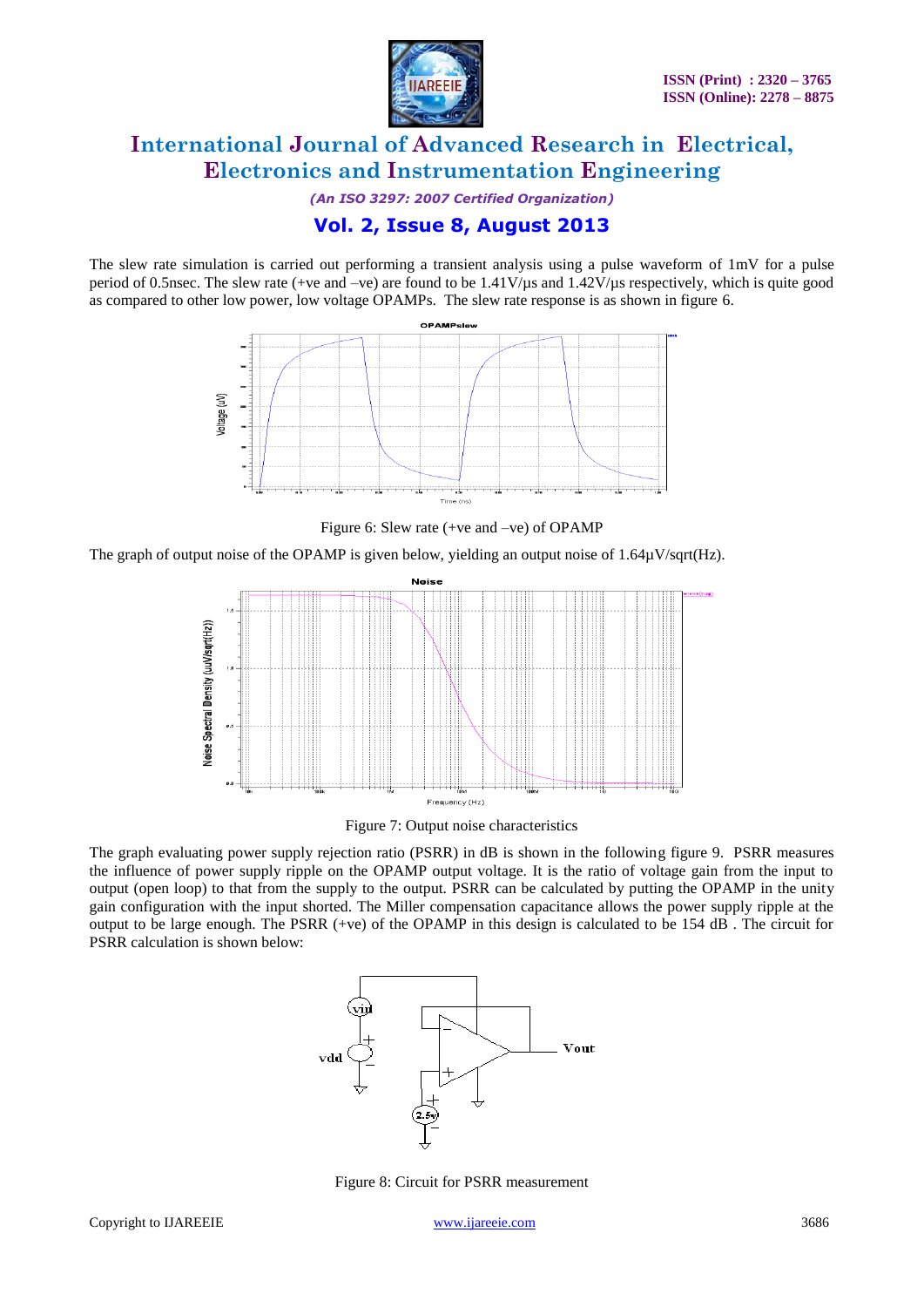

*(An ISO 3297: 2007 Certified Organization)* **Vol. 2, Issue 8, August 2013**





The waveform below shows the location of the poles in the voltage magnitude waveform.



Figure 10: The waveform showing the location of poles in the voltage magnitude waveform

**Table I**[13]

| The design parameters |                         | The electrical parameters yielded |            |  |  |
|-----------------------|-------------------------|-----------------------------------|------------|--|--|
| M1                    | $15/0.2 \mu m / \mu m$  | $g_{mI}$ , $g_{mII}$              | 806µ, 537µ |  |  |
| M <sub>2</sub>        | $15/0.2 \mu m / \mu m$  | Phase margin, $\emptyset$         | $60.5^0$   |  |  |
| M <sub>3</sub>        | $3.2/0.4 \mu m / \mu m$ | $C_{01}$                          | 24.8fF     |  |  |
| M <sub>4</sub>        | $3.2/0.4 \mu m / \mu m$ | Unity gain frequency, $f_T$       | $2.02$ GHz |  |  |
| M <sub>5</sub>        | $6.2/0.2 \mu m / \mu m$ | DC Gain                           | 49.02dB    |  |  |
| M <sub>6</sub>        | $1.2/0.2 \mu m / \mu m$ | $PSRR(+ve)$                       | 154dB      |  |  |

#### **The geometrical dimensions incorporated and the electrical parameters yielded:**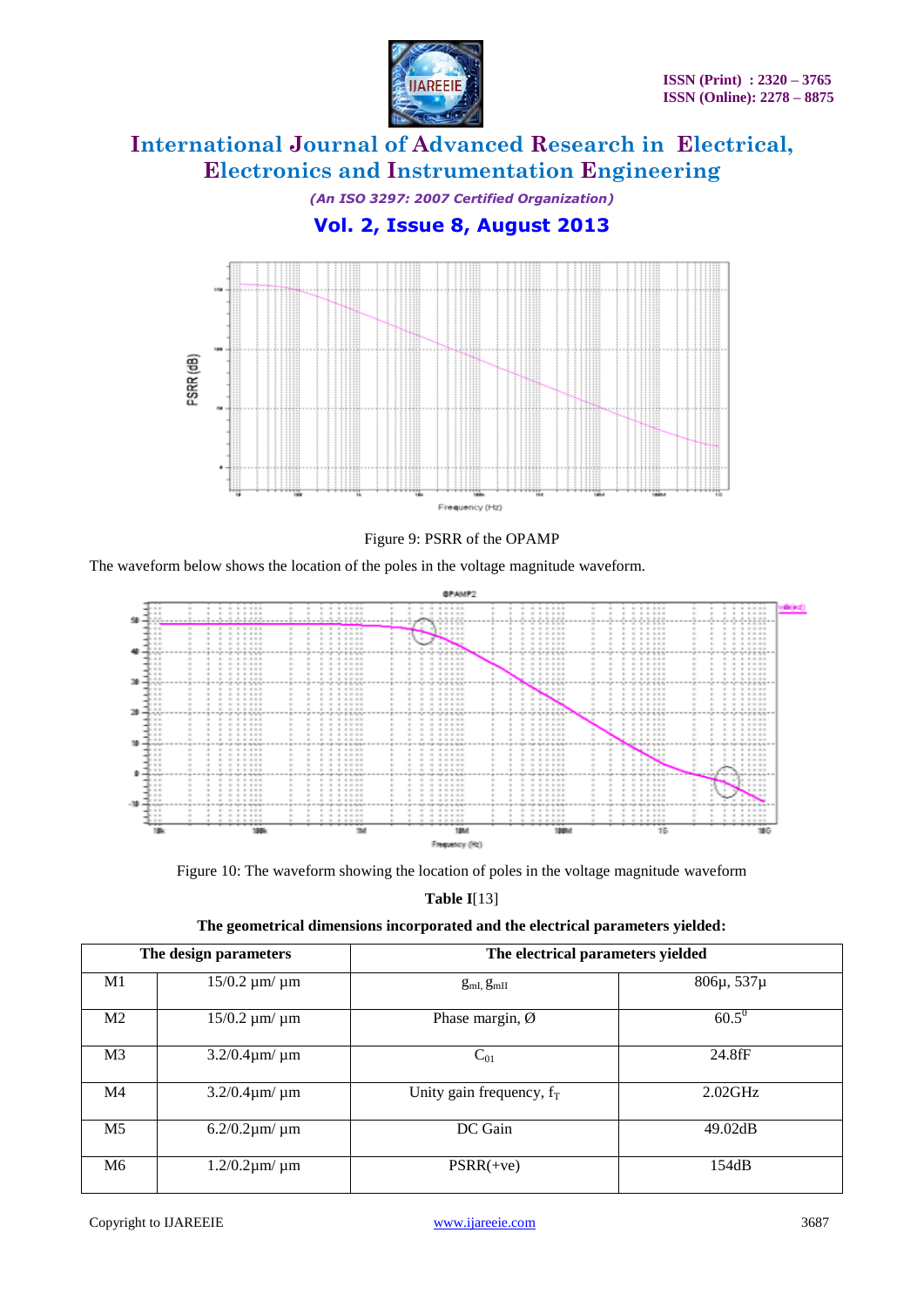

*(An ISO 3297: 2007 Certified Organization)*

### **Vol. 2, Issue 8, August 2013**

| M <sub>7</sub> | $0.8/0.2 \mu m / \mu m$ | Settling time            | 0.5nsec                              |
|----------------|-------------------------|--------------------------|--------------------------------------|
| M8             | $0.4/0.2 \mu m / \mu m$ | Slew rate<br>$(+ve,-ve)$ | $1.41$ V/ $\mu$ s; $1.42$ V/ $\mu$ s |
| Mb             | $3.2/0.2 \mu m / \mu m$ | Common mode gain         | 0.54957dB                            |
| $I_{ref}$      | $50\mu A$               | <b>CMRR</b>              | 39dB                                 |
| Vdd            | 3V                      | Noise                    | $1.64\mu V/sqrt(Hz)$                 |
| $C_{L}$        | 10pF                    | Power consumption        | $39.6\mu W$                          |

#### *B. CMOS comparator design:*

The comparator is a circuit that compares an analog signal with another analog signal or reference and outputs a binary signal based on the comparison. The comparator design plays an important role in high speed ADCs. The function of comparison is a crucial, and often a limiting component in the design of high speed data conversion systems due to its finite accuracy, comparison, speed and power consumption. Using the same OPAMP of our previous work [13] with the same parameters, a comparator is designed which consists by using current mirrors, current sinks, active load  $\&$ constant current source. Transistor W/L ratios are as selected which gives accurate & optimum results. Parasitic effects which influences in the comparators performance is minimized in this design. This help to get the desired output for a high speed & low power consumption. The comparator circuit is depicted in Figure 11 has been simulated using tanner tool with tsmc 0.18 micron CMOS technology.





### *C. Design of DAC:*

A wide variety of DAC architectures exist, ranging from very simple to complex. Each has its own merits and demerits. Here, we have used the DAC architecture that incorporates fewer resistors and is called the R-2R ladder network. This configuration consists of a network of resistors alternating in value of R and 2R. Figure 12 illustrates an N-bit R-2R ladder. Starting at the right end of the network, the resistance looking to the right of any node to ground is 2R. Each node voltage is related to  $V_{ref}$  by a binary weighted relationship caused by the voltage division of the ladder network. It uses resistors of only two different values, and their ratio is 2:1. An N-bit DAC requires 2N resistors, and they are quite easily trimmed. The total current flowing from  $V_{ref}$  is constant, since the potential at the bottom of each switched resistor is always zero volts(either ground or virtual ground). Therefore, the node voltages will remain constant for any value of the digital input. In the voltage mode R-2R ladder DAC shown in Figure 12, the "rungs" or arms of the ladder are switched between  $V_{ref}$  and ground, and the output is taken from the end of the ladder. The output may be taken as a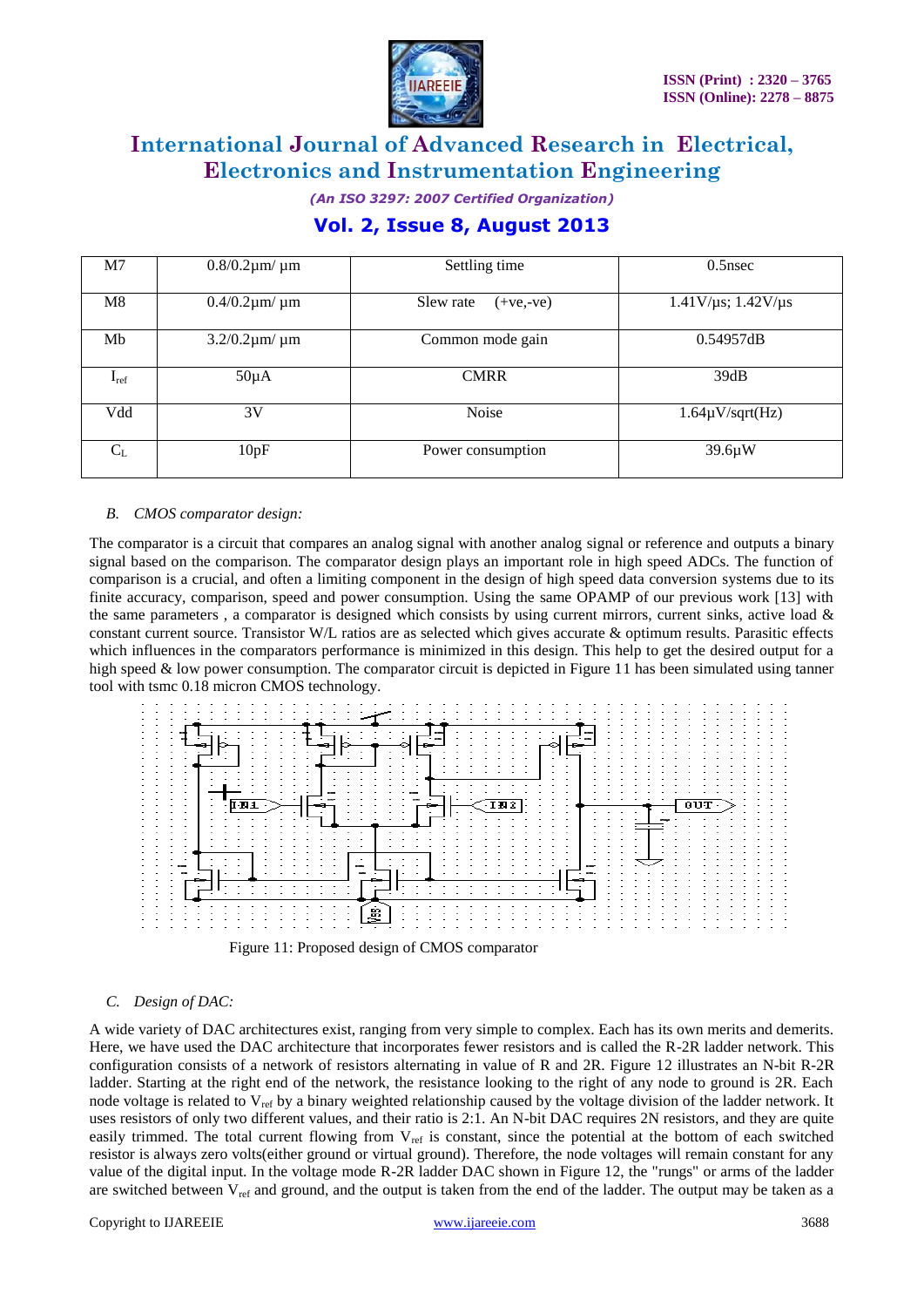

*(An ISO 3297: 2007 Certified Organization)* **Vol. 2, Issue 8, August 2013**

voltage (V1). The voltage output has an advantage that is the constant output impedance which eases the stabilization of any amplifier connected to the output node. Additionally, the switches switch the arms of the ladder between a low impedance V<sub>ref</sub> connection and ground, which is also, of course, low impedance, so capacitive glitch currents tend not to flow in the load. On the other hand, the switches must operate over a wide voltage range ( $V_{ref}$  to ground). This is difficult from a design and manufacturing viewpoint, and the reference input impedance varies widely with code, so that the reference input must be driven from a very low impedance. In addition, the gain of the DAC cannot be adjusted by means of a resistor in series with the  $V_{ref}$  terminal. Figure 13 shows the CMOS circuit of the voltage buffer used in DAC.



*Figure 12: The n-bit R-2R DAC Figure 13: The voltage buffer*



Figure 14:The 8-bit R-2R ladder DAC

As shown above in the figure 14 is an 8 bit DAC which is used in our design.

The SAR consists of a shift register and a control unit.

#### *D. Shift register:*

In our work, Serial in Parallel out Register based SAR is used to design the ADC. Shift registers are a type of sequential logic circuit, mainly for storage of digital data. They are a group of flip-flops connected in a chain so that the output from one flip-flop becomes the input of the next flip-flop. Figure 15 shows the schematic of the shift register we used and the figure 16 shows the CMOS circuit of the D-flip flop that is used in the shift register.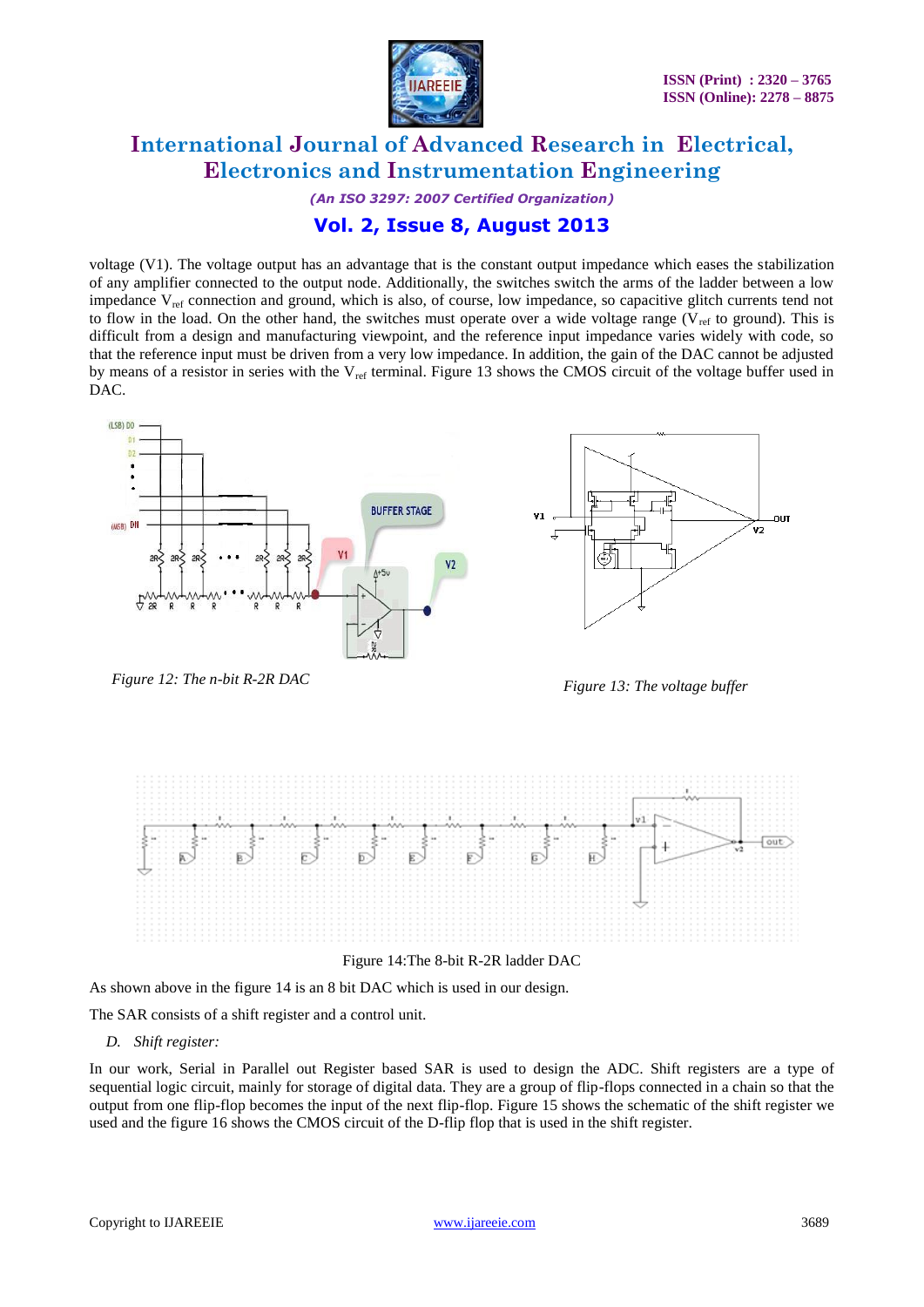

*(An ISO 3297: 2007 Certified Organization)*

### **Vol. 2, Issue 8, August 2013**





#### *E. The SAR control logic:*

Of the several SAR designs presently in use, the most common design uses a separate sequencer and code register made from D-type flip-flops. The function of the sequencer (performed by the shift register) is to control the enable of the code register and sequentially setting each flip-flop in the register to a "trial" state such that on the next clock pulse, the flip-flop is conditionally set by the present information on the data line, i.e the data from comparator output. The advantage of this design lies in its simplicity and ease of layout which consists of reproducing each bit cell. The output of the shift register is fed to the enable input of the code flip-flop, while the complementary output of the shift register is fed as one of the input to the NAND gates. The complementary output of the code register is fed as the other input to the NAND gates. The comparator output is directly fed to the input of the code register which either sets or resets the output bits of the SAR in accordance to the binary search algorithm. The comparator output is compared with the bit at the clock when the particular code register is enabled. The output of the NAND gates provides the output of the SAR. The 8-bit SAR schematic is shown in the figure 17.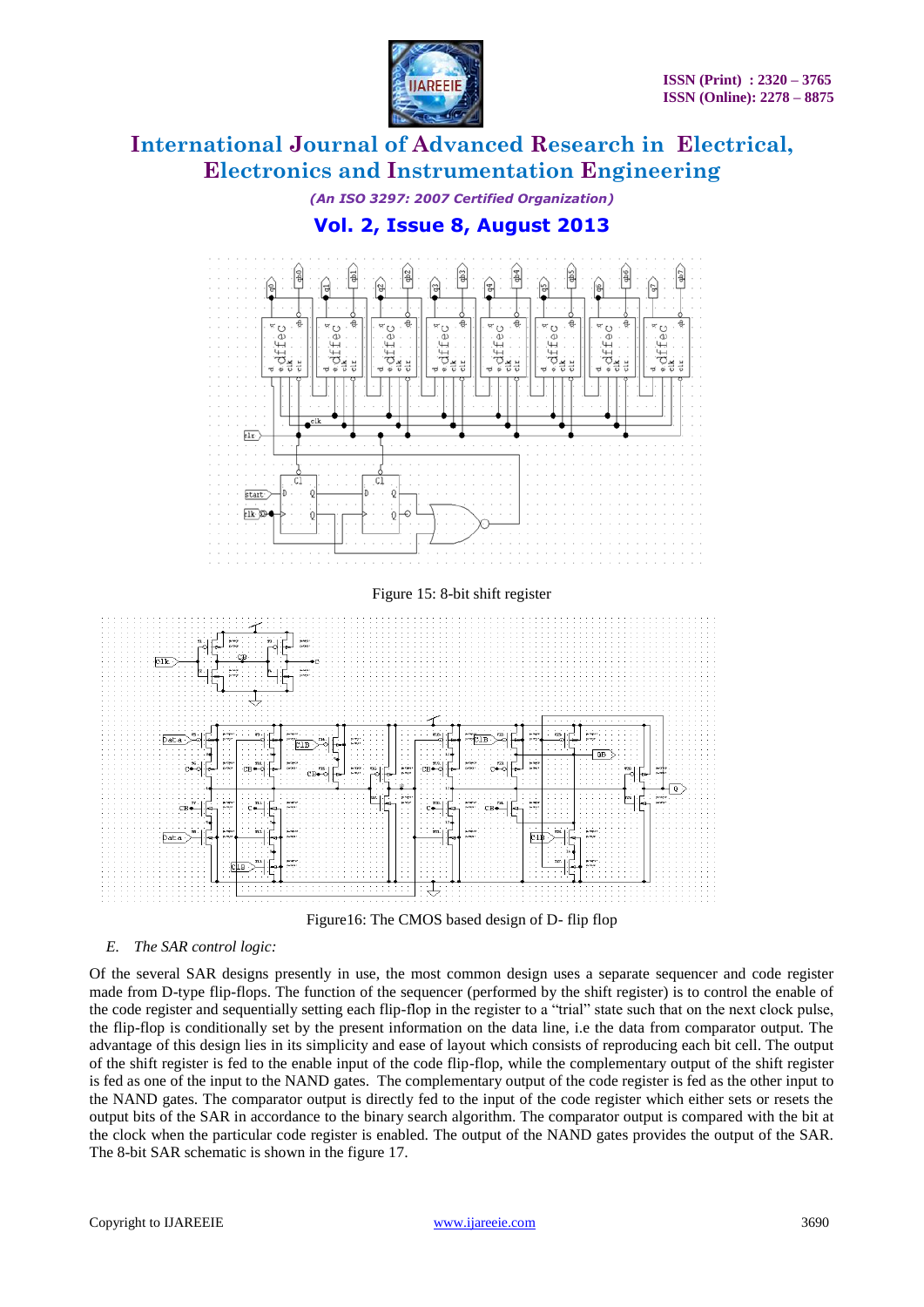

*(An ISO 3297: 2007 Certified Organization)*

### **Vol. 2, Issue 8, August 2013**



Figure 17: The successive approximation register (8-bit)

### V. RESULT AND DISCUSSION

An 8 bit ADC is designed using the proposed method. The output waveform of the 8-bit SA-ADC is shown in figure 18.

| <b>SALABOR</b><br>111111                                       |
|----------------------------------------------------------------|
| 5.8<br>2.5<br>8.8                                              |
| 180<br>150<br>Time (kg)                                        |
| SA_ABCB                                                        |
|                                                                |
| 25<br>150<br>50<br>789<br>200                                  |
| Time (i.s.)                                                    |
| <b>SALABOR</b>                                                 |
|                                                                |
| 150<br>199<br>700<br>Time (Art)                                |
|                                                                |
| <u> Epitiminin HH</u>                                          |
| .<br>111211<br>11177<br>w<br>186<br>138<br>วรร                 |
| Time (us)                                                      |
| SA_ABCB                                                        |
| vde1)                                                          |
| 장치<br>貓<br>155<br>ब                                            |
| Time (us)<br>SA_ABCB                                           |
| 640                                                            |
| रुक<br>786<br>100<br>299                                       |
| Time (us)                                                      |
| SA_ABCB                                                        |
| rós35<br>全房                                                    |
| 166<br>156<br>रक<br>299                                        |
| Time (us)<br>SA_ABCR                                           |
| <b>*******</b>                                                 |
| रह<br>155<br>186<br>त्रक                                       |
| Time (us)                                                      |
| <b>SALABCB</b>                                                 |
| 10050                                                          |
| 清菜園<br><b></b><br>100<br>$\overline{\mathbf{z}}$<br>150<br>290 |
| Time (us)                                                      |
| <b>SALABCB</b>                                                 |
|                                                                |
| $50^{\circ}$<br>100<br>150<br>299<br>Time (us)                 |
| <b>SALABCB</b>                                                 |
| voets                                                          |
| $-1$                                                           |